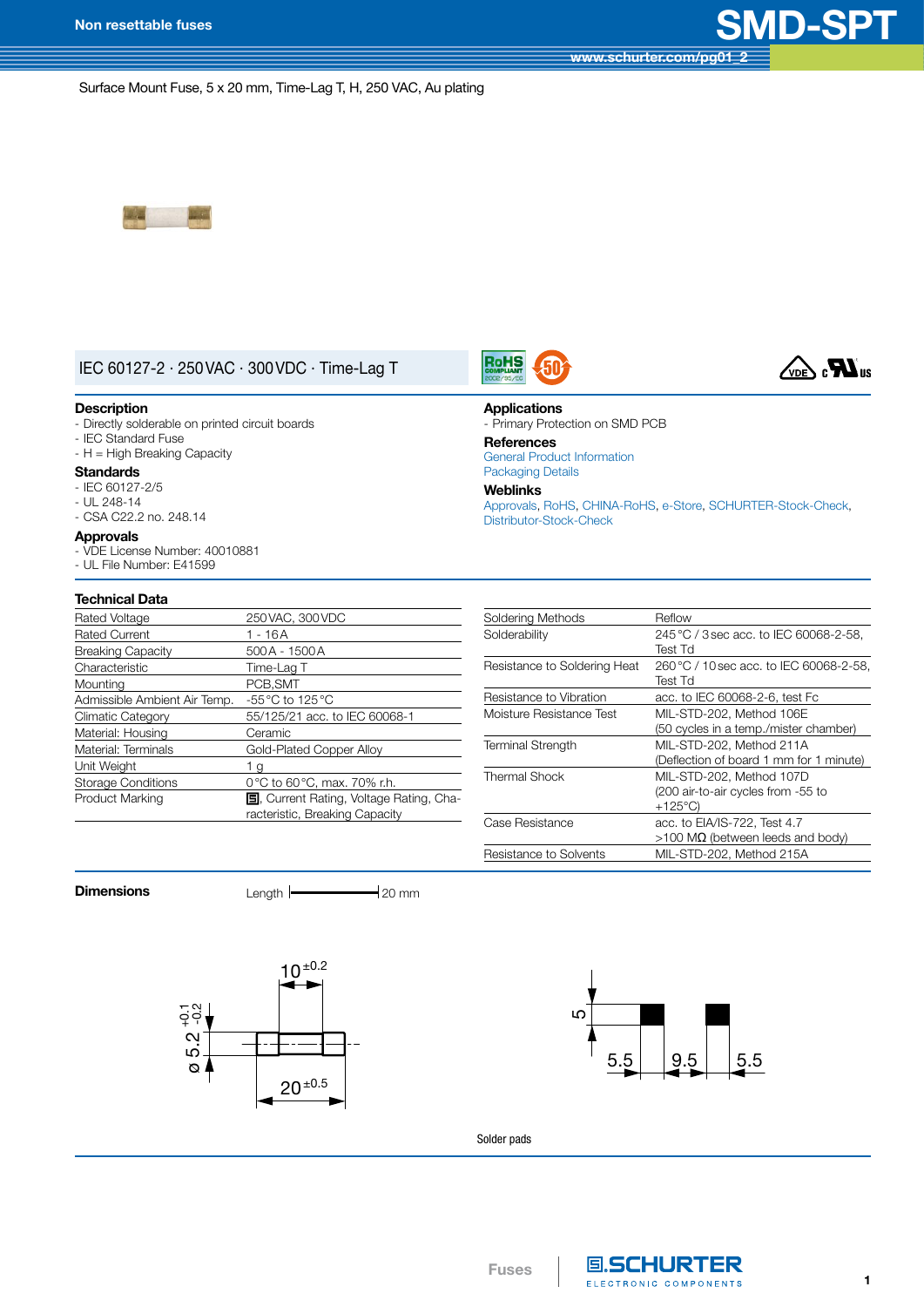# **SMD-SPT Non resettable fuses**

## **Pre-Arcing Time**

| <b>Rated Current In</b> | $1.5 \times \ln$ min. | $2.1 \times \ln$ max. | $2.75 \times \ln$<br>min. | $2.75 \times \ln$<br>max. | $4.0 \times \ln$ min. | $4.0 x \ln \text{max}$ . | $10.0 \times \ln$<br>min. | $10.0 \times \ln$<br>max. |
|-------------------------|-----------------------|-----------------------|---------------------------|---------------------------|-----------------------|--------------------------|---------------------------|---------------------------|
| $1A - 3.15A$            | 60 min                | 30 min                | 750 ms                    | 80 <sub>s</sub>           | 95 ms                 | 5s                       | 10 <sub>ms</sub>          | $150$ ms                  |
| $4A - 6.3A$             | 60 min                | 30 min                | 750 ms                    | 80 <sub>s</sub>           | 150 ms                | 5s                       | 10 <sub>ms</sub>          | 150 ms                    |
| $8A - 10A$              | $30 \text{ min}$      | $30 \text{ min}$      | 750 ms                    | 80 <sub>s</sub>           | $150$ ms              | 5s                       | 10 <sub>ms</sub>          | $150$ ms                  |
| $12.5A - 16A$           | $15 \text{ min}$      | 30 min                | 750 ms                    | 80 <sub>s</sub>           | 150 ms                | 5s                       | 20 <sub>ms</sub>          | 150 ms                    |

## **Variants**

[Distributor-Stock-Check](http://www.schurter.ch/catalog/querydist.asp) | [SCHURTER-Stock-Check](http://www.schurter.com/stockcheck) | [e-Store](http://www.schurterinc.com/estore/merchant.ihtml?cid=422&step=2)

| Rated Cur-<br>rent [A] | Rated Vol-<br>tage [VAC] | <b>Rated Vol-</b><br>tage [VDC] | <b>Breaking</b><br>Capacity | <b>Voltage Drop</b><br>1.0 In max.<br>[mV] | <b>Voltage Drop</b><br>1.0 In typ.<br>[mV] | <b>Power Dissi-</b><br>pation 1.5 l <sub>n</sub><br>max. [mW] | <b>Power Dissi-</b><br>pation 1.5 l <sub>n</sub><br>typ. [mW] | Melting <sup>2</sup> t<br>10.0 Intyp.<br>[A <sup>2</sup> s] | $\sqrt{\sqrt{\log n}}$ | <b>Order Number</b> |
|------------------------|--------------------------|---------------------------------|-----------------------------|--------------------------------------------|--------------------------------------------|---------------------------------------------------------------|---------------------------------------------------------------|-------------------------------------------------------------|------------------------|---------------------|
|                        | 250                      | 300                             | 1)                          | 250                                        | 180                                        | 2500                                                          | 500                                                           | 1.1                                                         | $\bullet$<br>$\bullet$ | 0001.2704.xx        |
| 1.25                   | 250                      | 300                             | 1)                          | 250                                        | 150                                        | 2500                                                          | 500                                                           | 1.86                                                        | $\bullet$<br>$\bullet$ | 0001.2705.xx        |
| 1.6                    | 250                      | 300                             | 1)                          | 200                                        | 130                                        | 2500                                                          | 500                                                           | 4.35                                                        | $\bullet$<br>$\bullet$ | 0001.2706.xx        |
| $\overline{c}$         | 250                      | 300                             | 1)                          | 190                                        | 120                                        | 2500                                                          | 600                                                           | 9.2                                                         | $\bullet$<br>$\bullet$ | 0001.2707.xx        |
| 2.5                    | 250                      | 300                             | 1)                          | 180                                        | 100                                        | 2500                                                          | 600                                                           | 11.7                                                        | $\bullet$<br>$\bullet$ | 0001.2708.xx        |
| 3.15                   | 250                      | 300                             | 1)                          | 140                                        | 100                                        | 4000                                                          | 800                                                           | 33.7                                                        | $\bullet$<br>$\bullet$ | 0001.2709.xx        |
| $\overline{4}$         | 250                      | 150                             | 2)                          | 100                                        | 90                                         | 4000                                                          | 900                                                           | 62.4                                                        | $\bullet$<br>$\bullet$ | 0001.2710.xx        |
| 5                      | 250                      | 150                             | 2)                          | 100                                        | 90                                         | 4000                                                          | 1200                                                          | 97.5                                                        | $\bullet$<br>$\bullet$ | 0001.2711.xx        |
| 6.3                    | 250                      | 150                             | 2)                          | 100                                        | 70                                         | 4000                                                          | 1200                                                          | 171                                                         | $\bullet$<br>$\bullet$ | 0001.2712.xx        |
| 8                      | 250                      | 150                             | 3)                          | 100                                        | 70                                         | 4000                                                          | 1300                                                          | 268                                                         | $\bullet$<br>$\bullet$ | 0001.2713.xx        |
| 10                     | 250                      | 150                             | 3)                          | 100                                        | 70                                         | 4000                                                          | 2100                                                          | 400                                                         | $\bullet$<br>$\bullet$ | 0001.2714.xx        |
| 12.5                   | 250                      | 125                             | 4)                          | ٠                                          | 70                                         | $\overline{\phantom{a}}$                                      | 3100                                                          | 563                                                         | $\bullet$              | 0001.2715.xx        |
| 16                     | 250                      | 125                             | 4)                          |                                            | 70                                         |                                                               | 4000                                                          | 1272                                                        | $\bullet$              | 0001.2716.xx        |

1) IEC: 1500 A @ 250 VAC, p.f. = 0.7 - 0.8

1) UL: 10 kA @ 125 VAC, p.f. = 0.7 - 0.8 / 1500 A @ 250 VAC, p.f. = 0.7 - 0.8 / 1500 A @ 300 VDC

2) IEC: 1500 A @ 250 VAC, p.f. = 0.7 - 0.8

2) UL: 10 kA @ 125 VAC, p.f. = 0.7 - 0.8 / 1500 A @ 250 VAC, p.f. = 0.7 - 0.8 / 1500 A @ 150 VDC

3) IEC: 1000 A @ 250 VAC

3) UL: 1000 A @ 250 VAC / 1500 A @ 150 VDC

4) UL: 500 A @ 125 VAC, p.f. = 0.7 - 0.8 / 1000 A @ 125 VAC / 500 A @ 250 VAC / 1500 A @ 125 VDC

## **Packaging Unit** .xx = .11 Plastic Bag (100 pcs.)

 $.xx = .21$  Blister Tape 38 cm Reel (1000 pcs.) .xx = .22 Blister Tape 38 cm Reel (2000 pcs.)